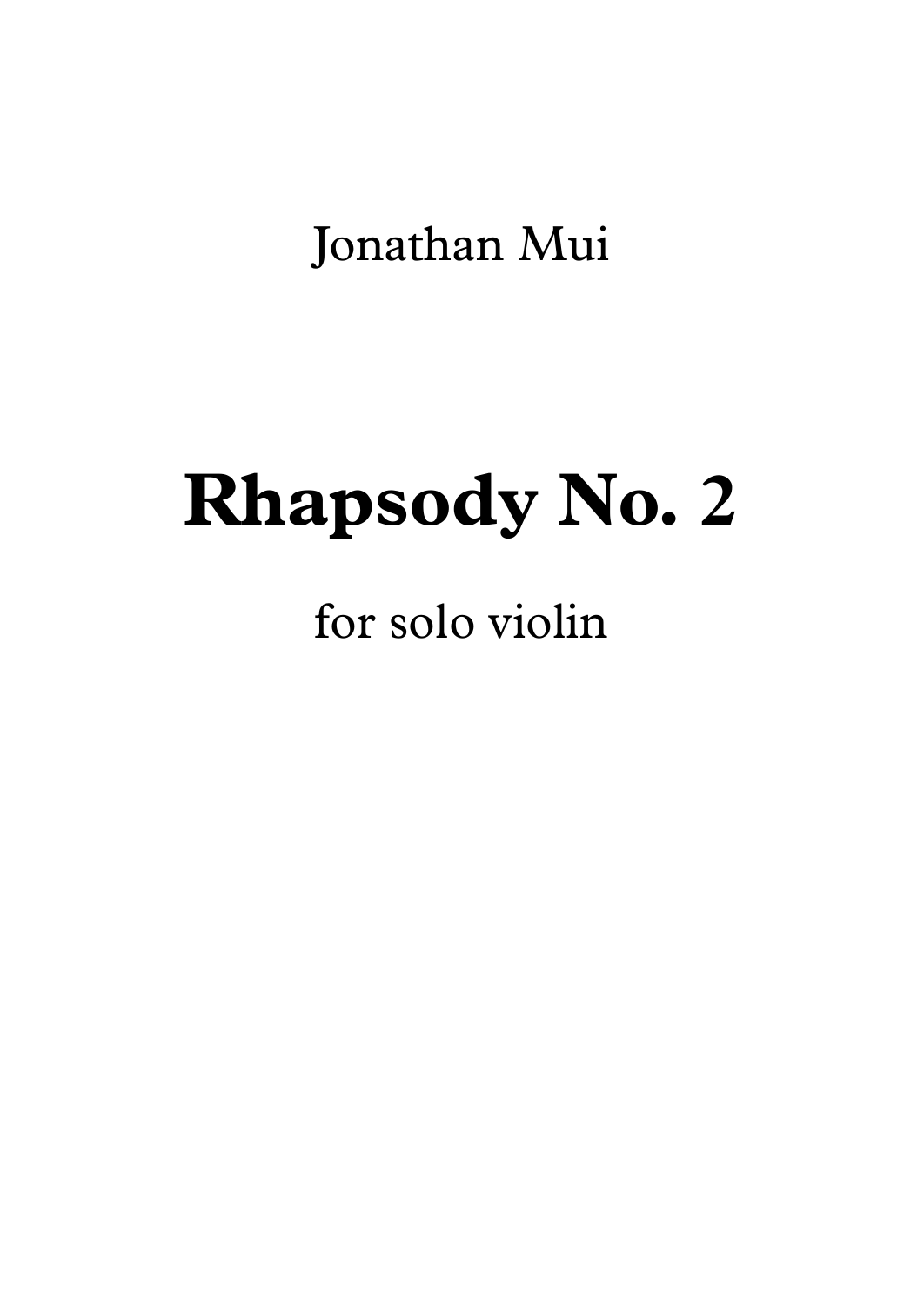## **Composer's Remarks**

This piece consists of three distinct characters: one serious and impassioned, another I his piece consists of three distinct characters: one serious and impassioned, another<br>light and playful, and the other calm and meditative. Generally one responds politely If the ideas of the others, but at other times, the characters try to interrupt each other's<br>to the ideas of the others, but at other times, the characters try to interrupt each other's Thus the piece is built upon this lively exchange of highly differentiated material.

The tempo should fluctuate naturally throughout (hence *sempre con rubato*), but without distortingThe tempo should fluctuate naturally infoughout (hence *sempre con rubuto*), but without distorting the rhythms too much. Always take enough time to delineate the phrases distorting the mythins too much. Always take enough time to delineate the phrases<br>clearly. A broader, more clearly articulated performance is much preferred to a hurried

Triple and quadruple stops in particular should always be played with a full and round sound, never with a harsh tone. Take more time if necessary!

At the end, I subtly pay homage to one of my favourite composers. Violinists should surely recognise the piece of music I have referenced.

DURATION: ca. <sup>6</sup> minutes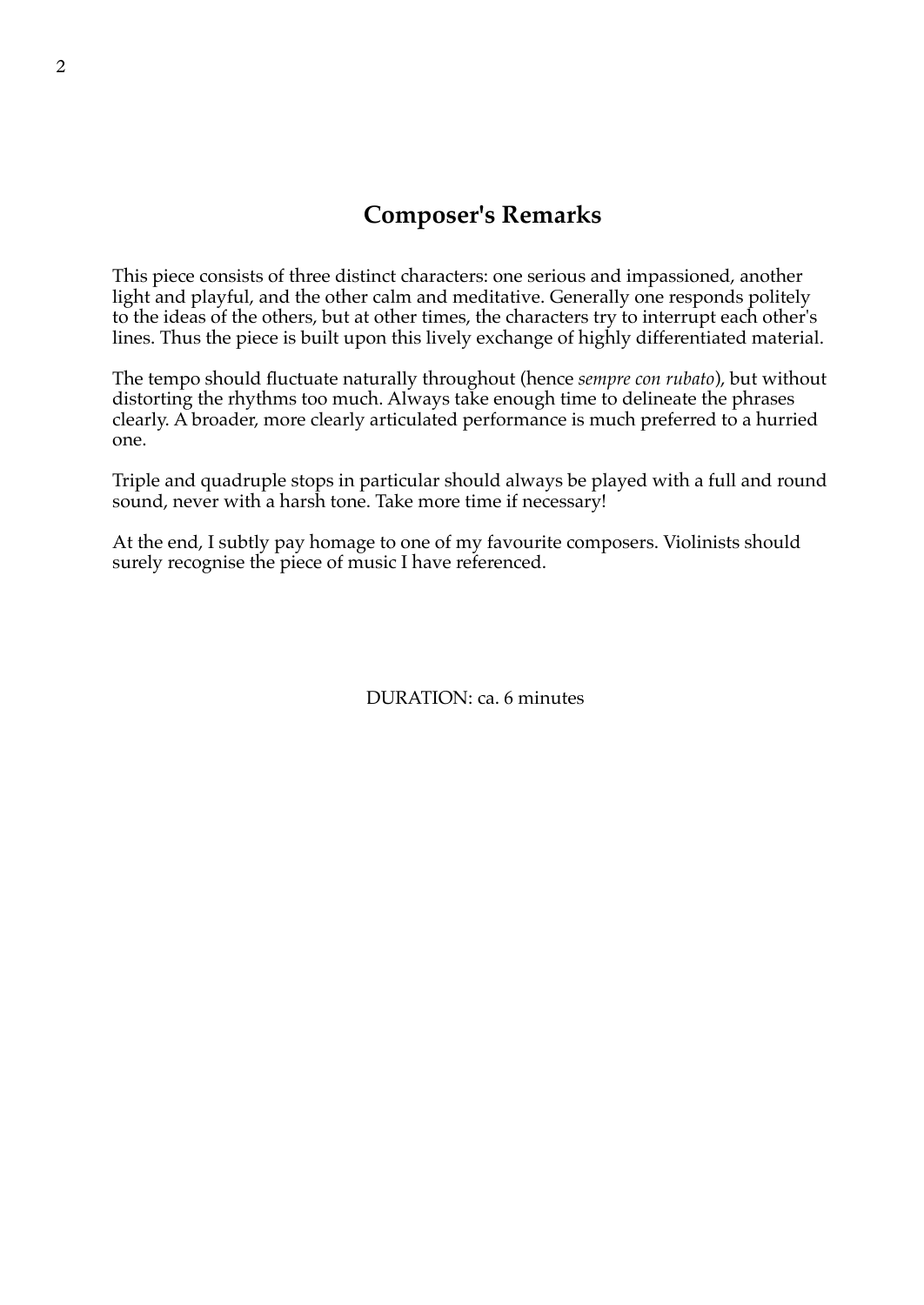## **Rhapsody No. 2**

Moderato (sempre con rubato)  $J = 75-80$ 



Jonathan Mui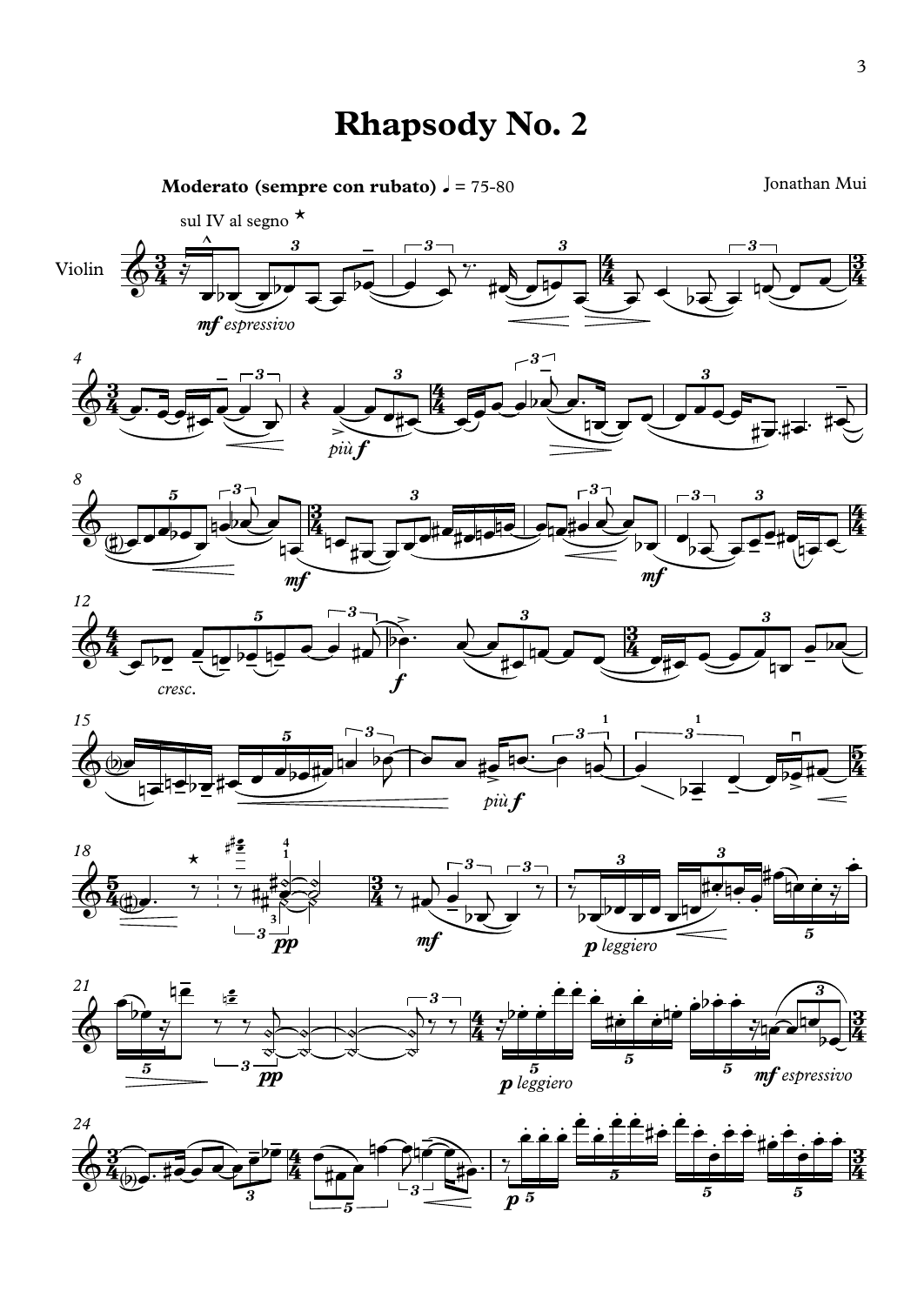













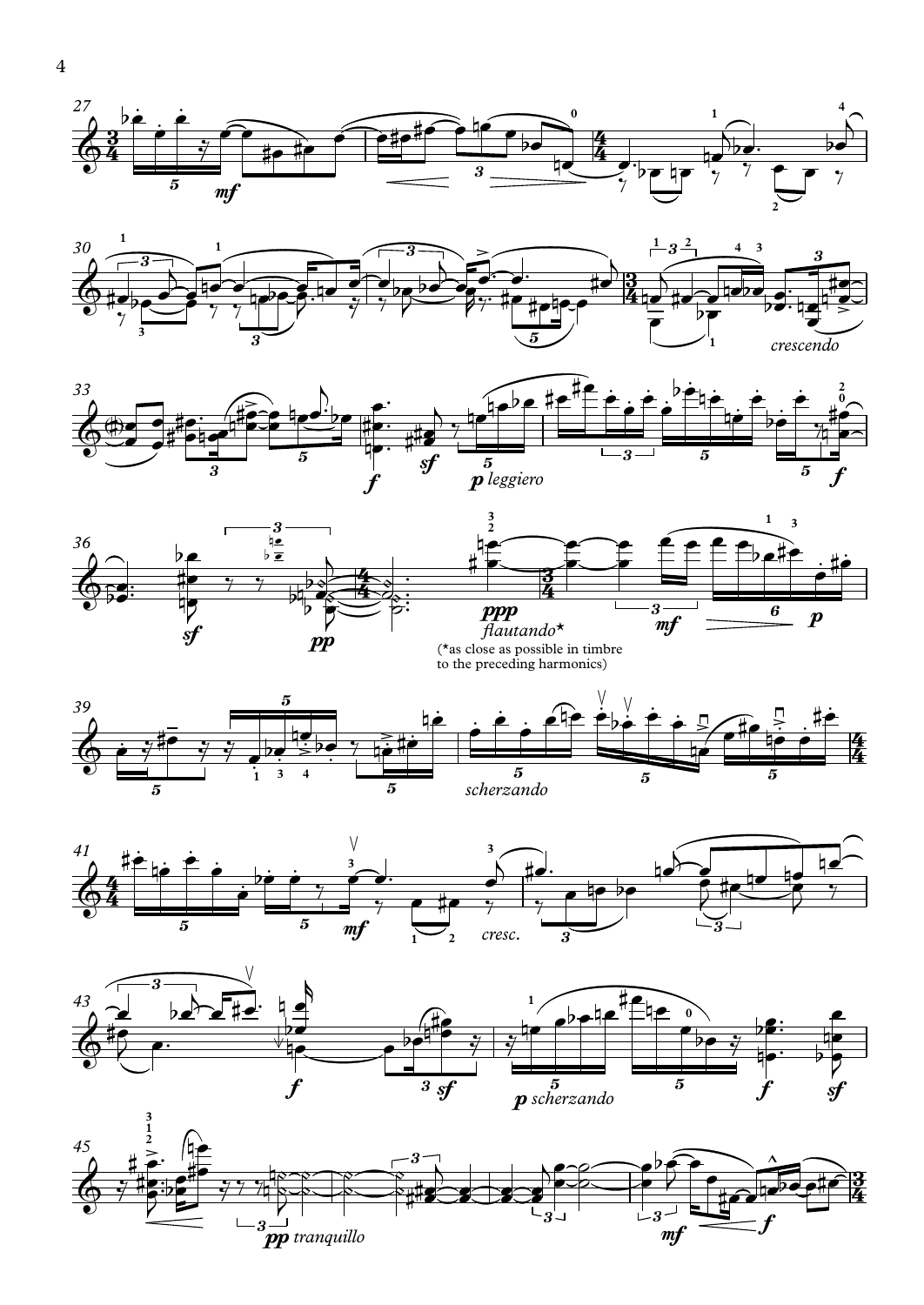







 $\boldsymbol{f}$  pesante











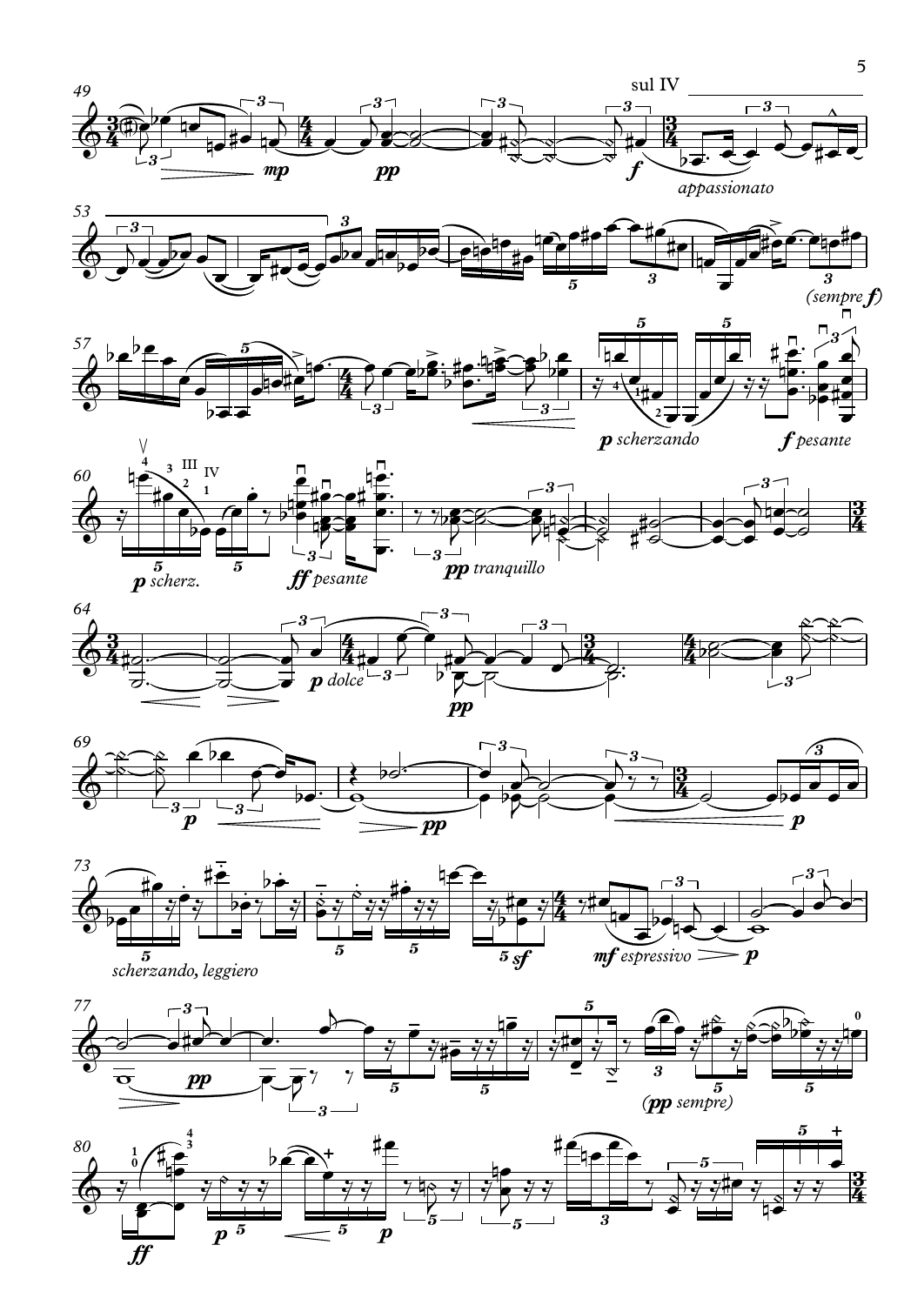